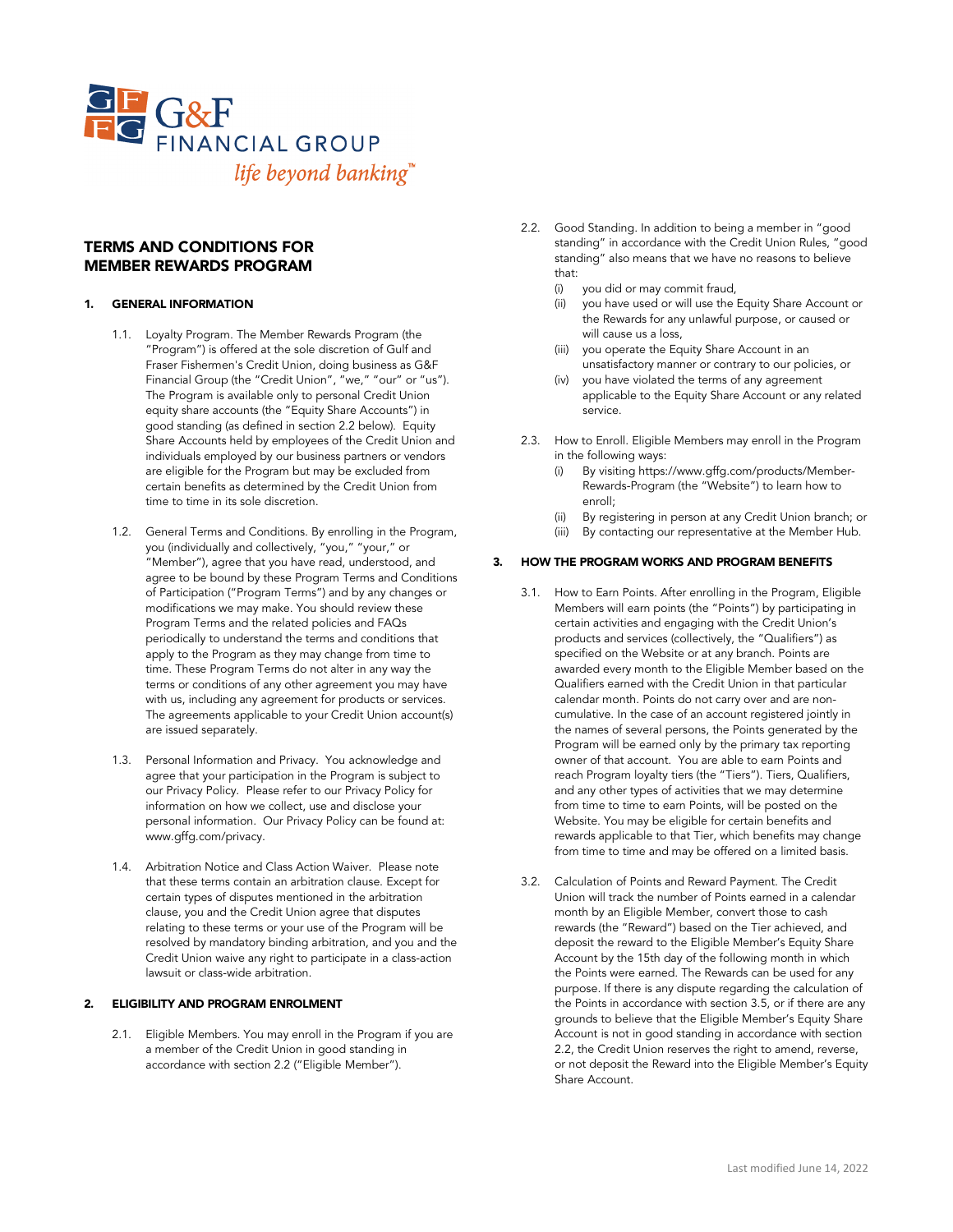

- 3.3. Points not Transferable. Points may not be shared or combined with any other Eligible Member's Points. Only the Eligible Member conducting the Qualifiers may earn the Points and applicable Reward.
- 3.4. Changes to the Program. We reserve the right to unilaterally change the Program benefits, how you reach each Tier, how you earn Points, and how we evaluate and reward your Qualifiers, by updating the Website, without prior notice to you. We reserve the right to place limits on the number of Qualifiers that are eligible for the Program and/or the Tiers, the number or types of rewards or benefits you may receive or earn in any given Tier, in a given time period, or for the duration of the Program, and/or any combination thereof. A current version of the Program Terms is available on the Website or at any branch, which replaces all prior terms and conditions with respect to the Program.
- 3.5. Questions about your Rewards. If you have concerns that a Qualifier was not properly applied to your Equity Share Account, you should contact the Credit Union Member Hub via email at inquiry@gffg.com or by calling 604-419-8888. You must contact us within 60 calendar days after the date the Reward was deposited in your Equity Share Account. We are not responsible for late notifications about the Reward not being credited to an account.

## PROGRAM COMMUNICATIONS

- 4.1. Email Notifications. By enrolling in the Program, you will be automatically subscribed to receive and consent to receiving Program-related emails from the Credit Union.
- 4.2. Right to Unsubscribe. You may opt-out of receiving the Credit Union's marketing emails at any time by following the instructions provided in the email, but you will still receive emails relating to your account and/or membership. Examples of these include, but are not limited to, a payout confirmation email, a new points acquisition email, or other communications that relate to your participation in the Program. If you terminate your enrollment in the Program, you will no longer receive direct Program-related communications, but you might still receive Programrelated communications in our eNewsletter.

## 5. CANCELLATION OF PROGRAM ENROLMENT

- 5.1. Cancellation by You. If you decide you no longer want to be a part of the Program, you may cancel your enrolment in the Program at any time by contacting our Member Hub by telephone at 604-419-8888. Cancellation is effective immediately, and Points earned to date in that calendar month will automatically expire and be forfeited.
- 5.2. Cancellation by Us. We reserve the right to exclude you from or to discontinue your participation in the Program, in our sole discretion, including if/when you are or become ineligible for the Program or if/when we suspect any fraudulent activity. In such case, any Points earned to date

will automatically expire and be forfeited, and your access to the Program and features will automatically terminate.

5.3. Cancellation of the Program. We may, in our sole discretion, cancel, modify, restrict or terminate these Program Terms, our FAQs, and/or the Program or any aspect or feature of the Program at any time. Such cancellation, modification or termination may be immediate and without notice. In the event we cancel or terminate the Program, you will be entitled to the Points earned in that month with any corresponding Reward payout to be paid in the following month.

#### 6. GENERAL TERMS AND CONDITIONS

- 6.1. Assignment. The Credit Union may transfer its rights and obligations under these Program Terms to any company, firm or person at any time if it does not materially affect your rights under it. You may not transfer your rights or obligations under these Program Terms to anyone else. These Program Terms are personal to you and no third party is entitled to benefit under these Program Terms except as set out here.
- 6.2. Indemnity. You agree to indemnify and hold the Credit Union and its officers, directors, subsidiaries, affiliates, employees, partners, representatives, agents, licensors and their respective successors and assigns harmless from any and all claims, liabilities, costs and expenses, including reasonable attorneys' fees, arising in any way from your participation in the Program in violation of any law, rule, regulation or these Program Terms.
- 6.3. Limitations on Liability. We will not be liable to you for performing or failing to perform any obligation under this Agreement unless we have acted in bad faith. Without limiting the foregoing, we will not be liable to you for delays or mistakes resulting from any circumstances beyond our control, including, without limitation, acts of Governmental Authorities, national emergencies, insurrection, war, riots, failure of merchants to perform or provide services, failure of communication systems, or failures of or difficulties with our equipment or systems. Also without limiting the foregoing, we will not be liable to you for any delay, failure or malfunction attributable to any Internet service, any payment system or any customer service function. In the event that we are held liable to you, you will only be entitled to recover your actual and direct damages. In no event will you be entitled to recover any indirect, consequential, exemplary or special damages (whether in contract, tort, or otherwise), even if you have advised us of the possibility of such damages.
- 6.4. No Waiver. If we delay exercising or fail to exercise or enforce any right available to us under these Program Terms, such delay or failure does not constitute a waiver of that right or any other rights under these Program Terms.